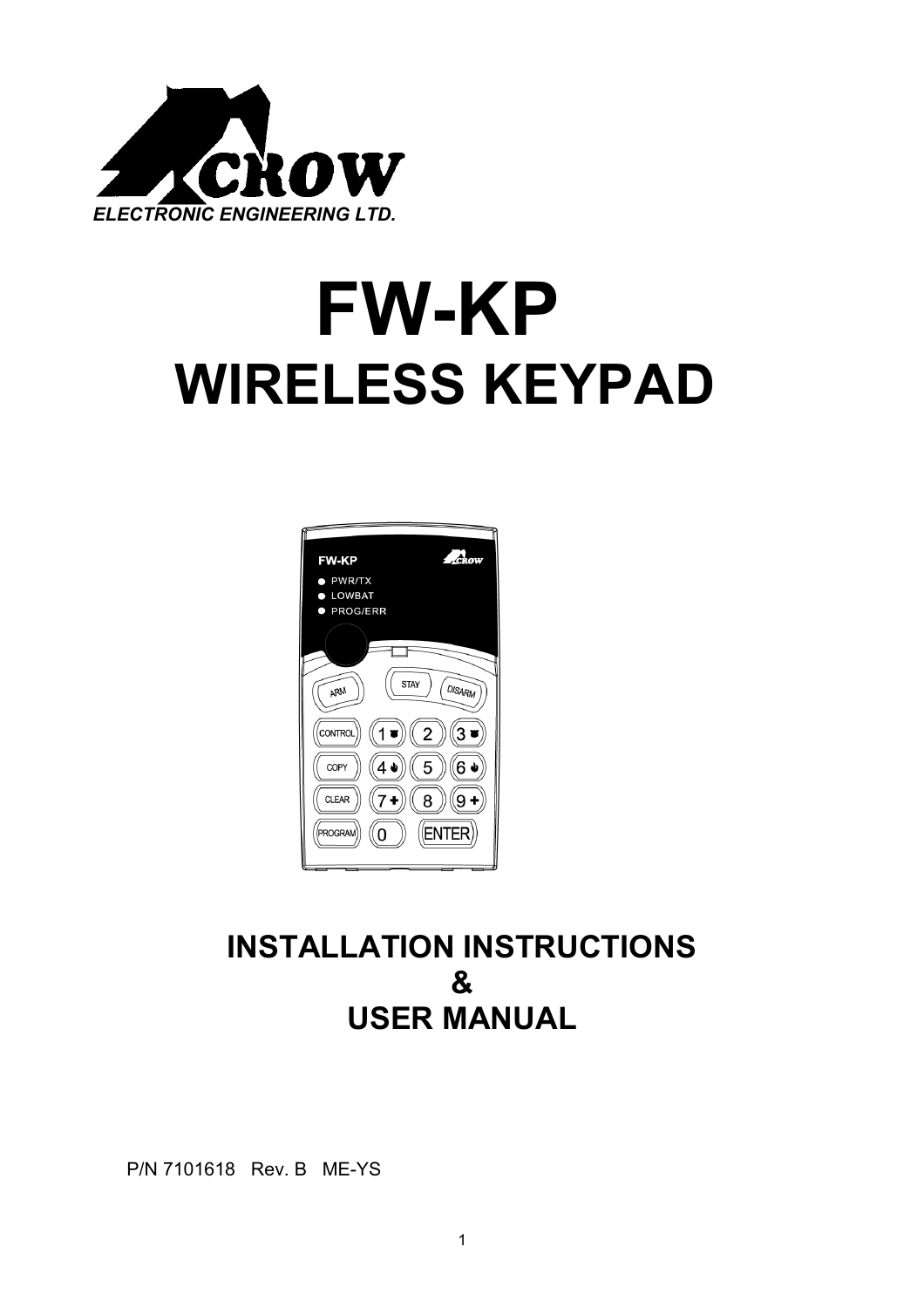The FW-KP is a wireless remote control keypad for POWERWAVE & RUNNER security and home automation control panels.

The FW-KP enables easy programming, arming and disarming of the control panel. It also allows to control devices from anywhere in the home or office, using keypad commands.

## **FEATURES:**

- Designed to comply with European Standards
- Easy programming
- User-friendly operation
- Hand-held use and wall mounting
- Back light illumination
- Visual LED's indications
- Audible signals confirm user commands
- Up to 300 m range in open space
- FSK unique technology
- Keypads copy via smart EEPROM
- Up to 5 year lithium battery life
- Full Supervision

# **MAKING YOUR FW-KP WORKING WITH A WIRELESS CONTROL PANEL**

- 1. INSTALL THE FW-RCV.
- 2. ENROLL REQUIRED OPERATION RADIO SIGNAL (ARM /DISARM/STAY/CONTROL.
- 3. SET RADIO PANIC ALARM TO AUDIBLE OR SILENT.
- 4. ACTIVATE OUTPUT BY CHANNEL PANIC **IF REQUIRED.**
- 5. ACTIVATE OUTPUT BY RADIO CHANEL **IF REQUIRED**.
- 6. SET PENDANT CHIRPS FOR ARM/DISARM PARTITION "A" AND PARTITION "B" IF REQUIRED.

# **ENROLLING RADIO CHANNELS**

In order to load a radio command on the panel, press the appropriate address number (e.g. P614E for channel 4).

The keypad buzzer will beep once for a second to indicate learn mode has been initiated and the FW-RCV board LED will flash. The radio signal you wish to load must transmit a signal within 30 seconds from entering learn mode, otherwise the panel will time out and no code will be loaded. If a valid code is received within the 30 seconds the keypad will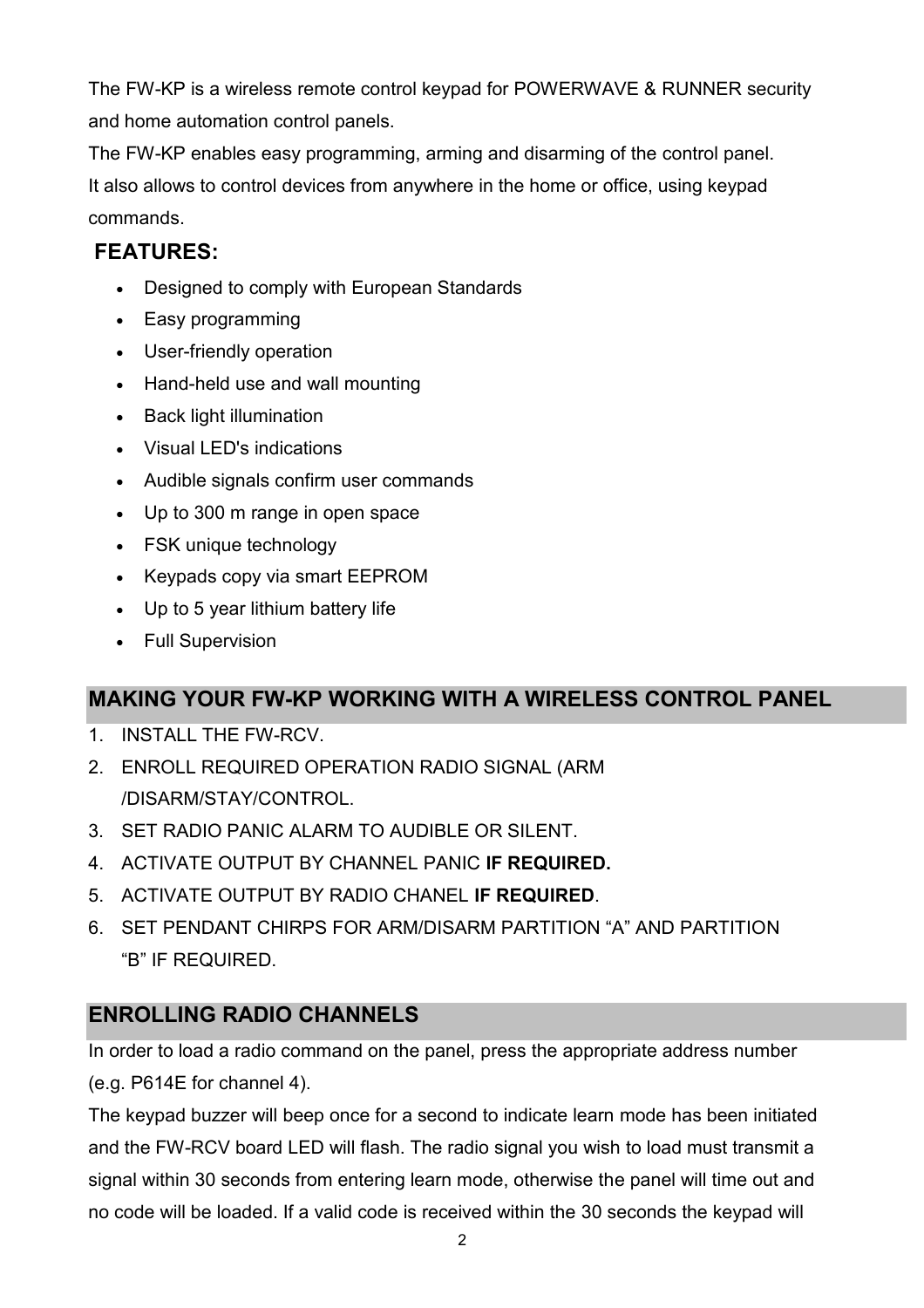give 3 short beeps and exit learn mode. To remove a loaded radio channel, enter in the code load address as above eg P614E, then without operating the transmitter and before the 30 second timer expires, press the "Enter" button. This will remove the code loaded against this address (in this case radio channel 4).

#### **HOW TO CHANGE OR ADD CODES**

| Add:      | Getting into installer mode                                            | <b>LED</b> indication | <b>New User</b>                                                                                                                                                                                                                                                                                                                                                                                                                                                                                                                                                  |
|-----------|------------------------------------------------------------------------|-----------------------|------------------------------------------------------------------------------------------------------------------------------------------------------------------------------------------------------------------------------------------------------------------------------------------------------------------------------------------------------------------------------------------------------------------------------------------------------------------------------------------------------------------------------------------------------------------|
| User 1    | $\mathbb{C}$ PROG $\mathbb{C}$ INSTALLER<br>$\mathbb{C}^{\!-}$ (enter) | PROG/ERR              | <b>PROG <math>\circlearrowright</math></b> 1 $\circlearrowright$ (ENTER) $\circlearrowright$ $\circlearrowright$ $\circlearrowright$ $\circlearrowright$ $\circlearrowright$ $\circlearrowright$ $\circlearrowright$ $\circlearrowright$ $\circlearrowright$ $\circlearrowright$ $\circlearrowright$ $\circlearrowright$ $\circlearrowright$ $\circlearrowright$ $\circlearrowright$ $\circlearrowright$ $\circlearrowright$ $\circlearrowright$ $\circlearrowright$ $\circlearrowright$ $\circlearrowright$ $\circlearrowright$ $\circlearrowright$ $\circlear$ |
| User 2    | $\mathbb{C}$ PROG $\mathbb{C}$ INSTALLER<br>$\mathbb{C}^{\!-}$ (enter) | PROG/ERR              | <b>PROG </b> $\mathbb{C}$ 2 $\mathbb{C}$ <b>ENTER</b> $\mathbb{C}$ <b>CODE</b> $\mathbb{C}$ <b>ENTER</b>                                                                                                                                                                                                                                                                                                                                                                                                                                                         |
| User 3    | PROG <sup>C</sup> INSTALLER<br>$\mathbb{CP}$ (Enter)                   | PROG/ERR              | <b>PROG <math>\circlearrowright</math></b> 3 $\circlearrowright$ (ENTER) $\circlearrowright$ $\circlearrowright$ $\circlearrowright$ $\circlearrowright$ $\circlearrowright$ $\circlearrowright$ $\circlearrowright$ $\circlearrowright$ $\circlearrowright$ $\circlearrowright$ $\circlearrowright$ $\circlearrowright$ $\circlearrowright$ $\circlearrowright$ $\circlearrowright$ $\circlearrowright$ $\circlearrowright$ $\circlearrowright$ $\circlearrowright$ $\circlearrowright$ $\circlearrowright$ $\circlearrowright$ $\circlearrowright$ $\circlear$ |
| User 4    | PROG <sup>C</sup> INSTALLER<br>$\circlearrowleft$ ( enter )            | <b>PROG/ERR</b>       | <b>PROG <math>\circled{C}</math></b> 4 $\circled{C}$ <b>ENTER</b> $\circled{C}$ <b>COPE</b> $\circled{C}$ <b>ENTER</b>                                                                                                                                                                                                                                                                                                                                                                                                                                           |
| Remove:   |                                                                        |                       |                                                                                                                                                                                                                                                                                                                                                                                                                                                                                                                                                                  |
| User 1    | PROG <sup>C</sup> INSTALLER<br>$\circlearrowleft$ (enter)              | PROG/ERR              | <b>PROG</b> $\mathbb{C}$ User Number $\mathbb{C}$ (ENTER) $\mathbb{C}$ (ENTER)                                                                                                                                                                                                                                                                                                                                                                                                                                                                                   |
| Installer | PROG <sup>C</sup> INSTALLER<br>$\textcircled{r}$ (enter)               | PROG/ERR              | <b>PROG <math>\circled{C}</math></b> 0 $\circled{C}$ (ENTER) $\circled{C}$ NEW $\circled{c o p }$ $\circlearrowleft$ (ENTER)                                                                                                                                                                                                                                                                                                                                                                                                                                     |

#### **HOW TO ENROLL COMMANDS TO THE WIRELESS CONTROL PANEL?**

FIRST: Get into the address (left column below) and then proceed with enrolling procedure.

| Enroll:                        | Press:                                             | Led<br>indication | Control panel enroll address                                                                                                                                                                                                                                                                |
|--------------------------------|----------------------------------------------------|-------------------|---------------------------------------------------------------------------------------------------------------------------------------------------------------------------------------------------------------------------------------------------------------------------------------------|
| ARM<br><b>Button</b>           |                                                    | PWR/TX<br>(blink) | <b>PW8</b> $-\mathbb{C}$ PROG $\mathbb{C}$ 611-618 $\mathbb{C}$ (ENTER)<br><b>RUNNER</b> – $\mathbb{C}$ PROG $\mathbb{C}$ 18 $\mathbb{C}$ (ENTER) 21-100 $\mathbb{C}$ (ENTER)<br><b>FW-64</b> – $\mathbb{CP}$ PROG $\mathbb{CP}$ 550 $\mathbb{CP}$ (ENTER) 21-100 $\mathbb{CP}$ (ENTER)     |
| <b>DISARM</b><br><b>Button</b> | $ {\tt c} {\tt o} {\tt p} $ $\subset {\tt DISARM}$ | PWR/TX<br>(blink) | <b>PW8</b> – PROG $\mathcal{O}$ 611-618 $\mathcal{O}$ (ENTER)<br><b>RUNNER</b> - $\mathbb{C}$ PROG $\mathbb{C}$ 18 $\mathbb{C}$ (ENTER) 21-100 $\mathbb{C}$ (ENTER)<br><b>FW-64</b> – $\circled{r}$ PROG $\circled{r}$ 550 $\circled{r}$ (ENTER) 21-100 $\circled{r}$ (ENTER)               |
| <b>STAY Button</b>             | $ {\tt c o e} \!\!\subset\!\!\sim_{\tt STAY}$      | PWR/TX<br>(blink) | <b>PW8</b> – $\circled{r}$ PROG $\circled{r}$ 611-618 $\circled{r}$ (ENTER)<br><b>RUNNER</b> - $\mathbb{C}$ PROG $\mathbb{C}$ 18 $\mathbb{C}$ (ENTER) 21-100 $\mathbb{C}$ (ENTER)<br><b>FW-64</b> – $\mathbb{CP}$ PROG $\mathbb{CP}$ 550 $\mathbb{CP}$ (ENTER) 21-100 $\mathbb{CP}$ (ENTER) |
| CONTROL<br><b>Button</b>       | $\overline{\text{co}}$ DE $\subset$ CONTROL        | PWR/TX<br>(blink) | <b>PW8</b> $-\sqrt{2}$ PROG $\sqrt{611-618}$ $\sqrt{2}$ (ENTER)<br><b>RUNNER</b> - $\circled{r}$ PROG $\circled{r}$ 18 $\circled{r}$ (ENTER) 21-100 $\circled{r}$ (ENTER)<br><b>FW-64</b> – $\circled{r}$ PROG $\circled{r}$ 550 $\circled{r}$ (ENTER) 21-100 $\circled{r}$ (ENTER)         |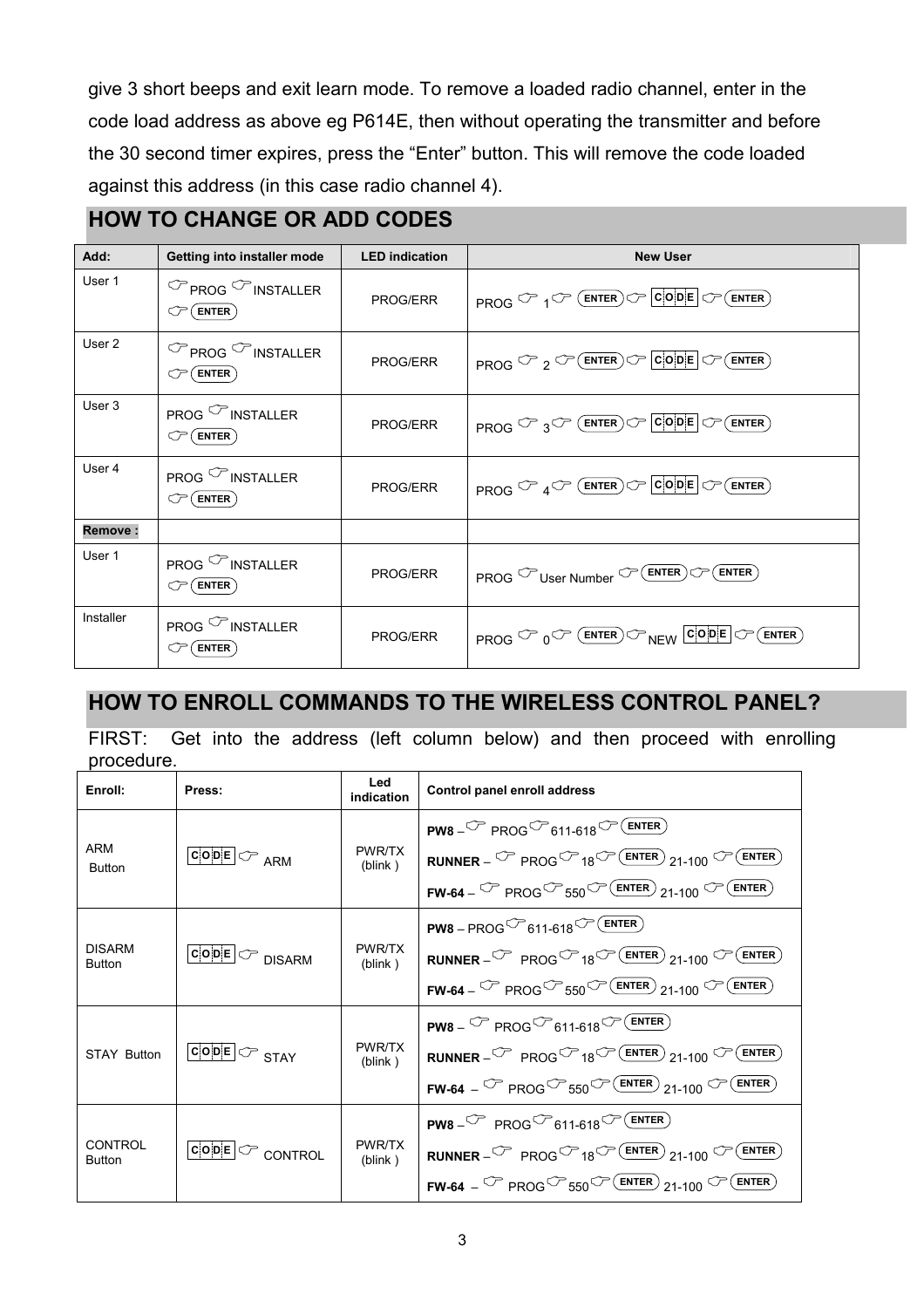|  | PANIC (183) $\boxed{\circ}$ PRESS 18 3 FOR 2<br>seconds |  | $PWS - C^P$ PROG $C^P$ 611-618 $C^P$ (ENTER)                                                                                                 |
|--|---------------------------------------------------------|--|----------------------------------------------------------------------------------------------------------------------------------------------|
|  |                                                         |  | PWR/TX <b>RUNNER</b> $-\sqrt{7}$ PROG <sup><math>\sqrt{7}</math></sup> 18 <sup><math>\sqrt{7}</math></sup> (ENTER) 21-100 $\sqrt{7}$ (ENTER) |
|  |                                                         |  | <b>FW-64</b> – $\circledcirc$ PROG $\circledcirc$ 550 $\circledcirc$ (ENTER) 21-100 $\circledcirc$ (ENTER)                                   |

#### **HOW TO USE THE PLUG-IN DATA TRANSFER MODULE (DTU)**

Plug the DTU module (CROW P/N 0060330) to the black socket located at the back of the FW-KP.

Read from DTU module

& PROG&INSTALLER CODE& **ENTER** &COPY&9& **ENTER**

Write to DTU module

 $\textcircled{F}$  PROG<sup>\*</sup>INSTALLER CODE<sup> $\textcircled{F}$ (ENTER)</sub>  $\textcircled{F}$  COPY<sup> $\textcircled{F}$ </sup>1 $\textcircled{F}$ (ENTER)</sup>

**NOTE: When the SWITCH is not in WRITE position, the data in the DTU can not be written over.** 



#### **HOW TO RESTORE ALL TO FACTORY DEFAULTS?**

Remove the lithium battery and insert the battery again within 30sec'

 $\heartsuit$  PROG  $\heartsuit$  INSTALLER CODE  $\heartsuit$  (enter)  $\heartsuit$  CLEAR & 9

Note: Press "CLEAR & 9" until the 3 panel indication LED's are blinking

## **HOW TO INSTALL THE FW-KP?**





4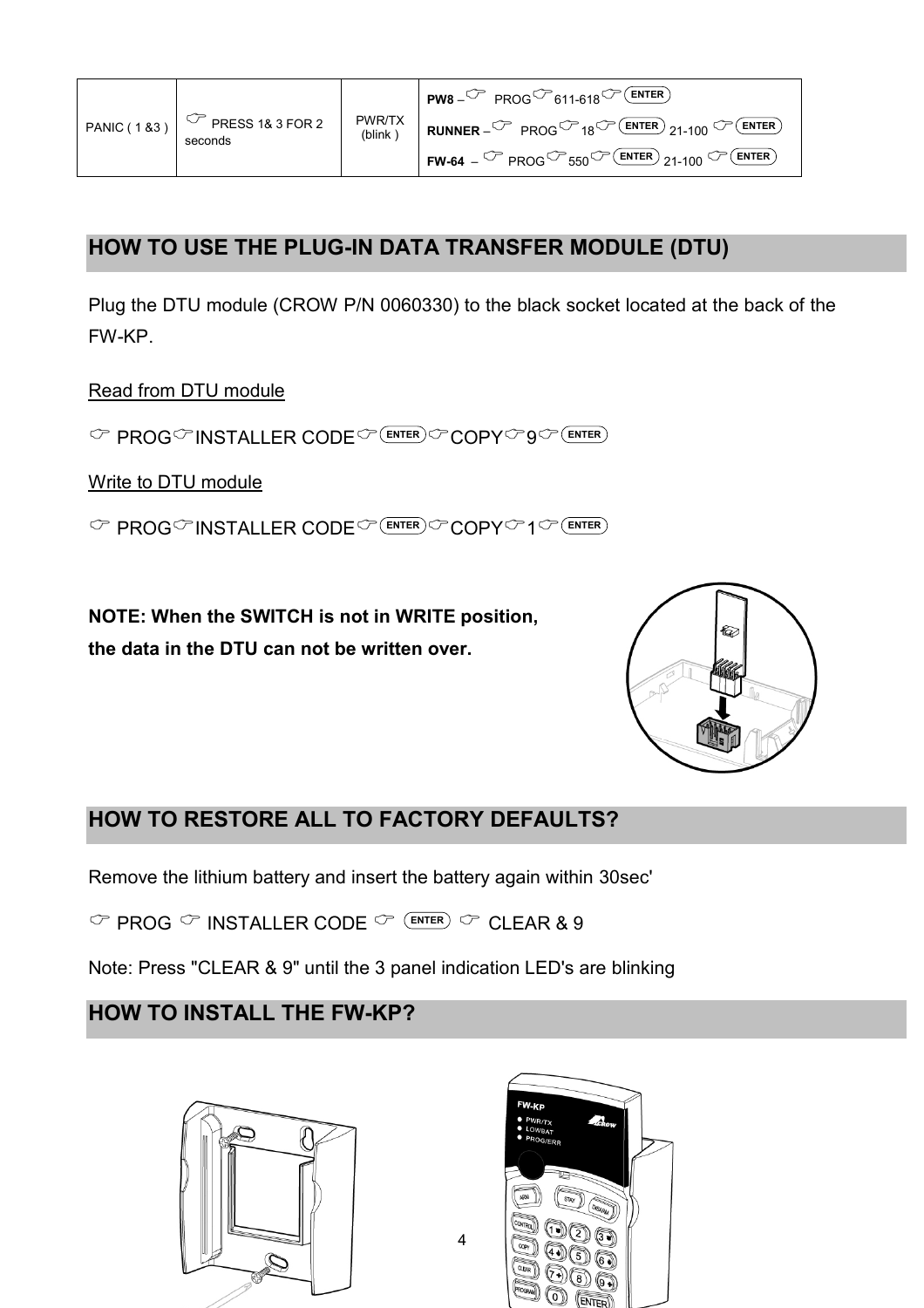## **HOW TO REPLACE BATTERY?**



**CAUTION !!!**  RISK OF EXPLOSION IF BATTERY IS REPLACED BY AN INCORRECT TYPE. DISPOSE OF USED BATTERIES ACCORDING TO THE INSTRUCTIONS. *The battery must be replaced by: 3.6V Lithium Battery Size: 1/2AA Models as: XL-050F ENERGY LS14250 SAFT*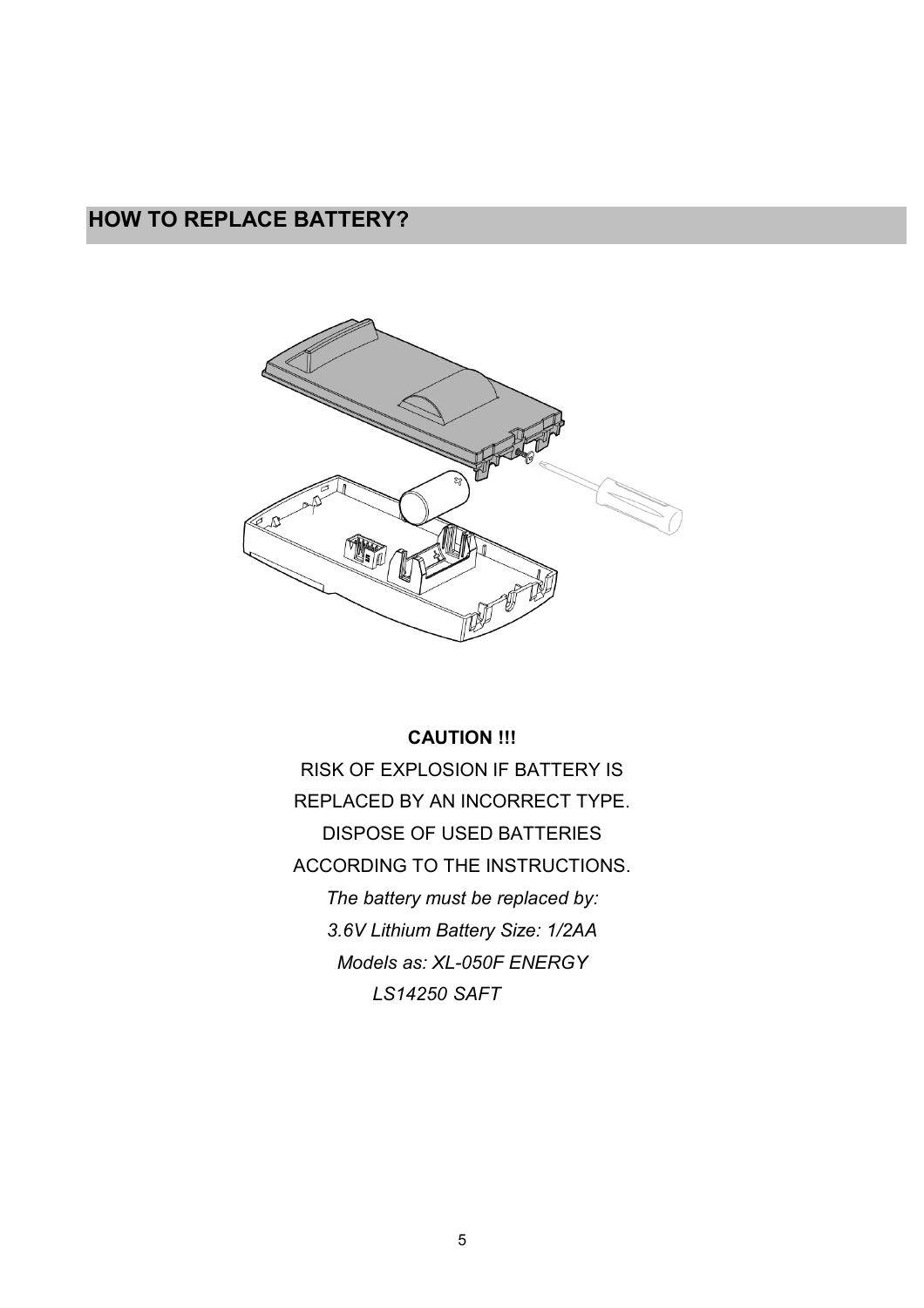### **TECHNICAL SPECIFICATIONS**

| <b>Weight</b> (inc. battery) | 225 gr.                                    |
|------------------------------|--------------------------------------------|
| <b>Dimensions</b>            | 133mm x 75mm x 30mm                        |
| Range                        | $0^{\circ}$ C to +50 $^{\circ}$ C          |
| Operating temperature        |                                            |
|                              | Transmission ~30 mA                        |
|                              | Operator Mode ~16 mA                       |
| <b>Current Consumption</b>   | Standby $<$ 1 µA                           |
| <b>Battery</b>               | Lithium. 3.6V Type: XL-050F Size: 1/2AA    |
| Range in open space          | up to $300 \text{ m}$                      |
| Event Transmission           | Arm, Disarm, Stay, Control, Panic, Low Bat |
| Identification               | Unique ID serial number - 24 bit           |
| Frequency band               | 868MHz (433MHz Option)                     |
| <b>Modulation Type</b>       | <b>FSK</b>                                 |
| Data Protocol                | FreeWave                                   |

This device complies with: European Council Directive EMC 89/336/EEC EN50130-4 EN301489 EN300220 EN50081. SAFETY 73/23/EEC EN60950 (ITE)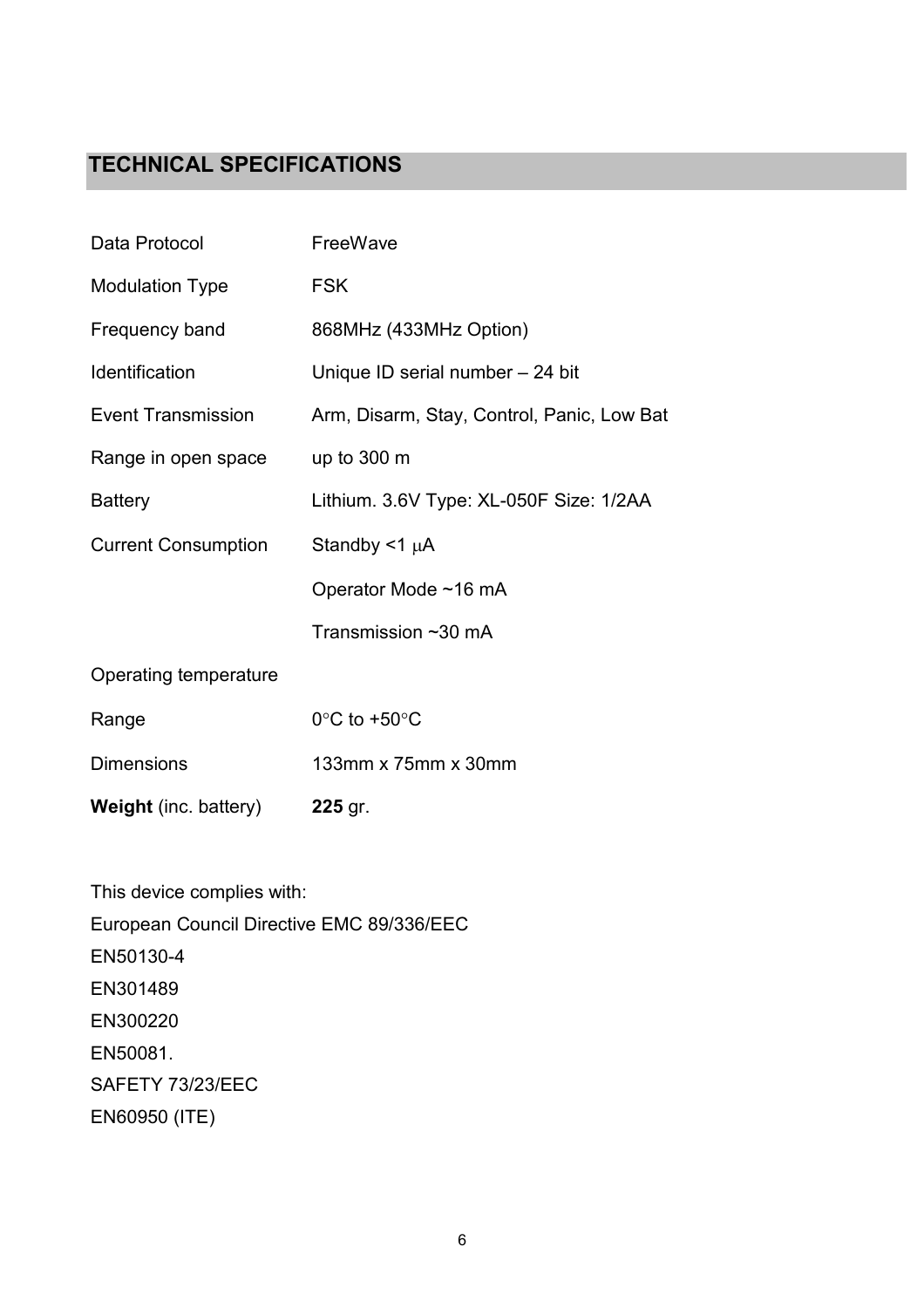#### **CROW ELECTRONIC ENGINEERING LTD. ("CROW") WARRANTY POLICY CERTIFICATE**

This Warranty Certificate is given in favor of the purchaser (hereunder the "**Purchaser**") purchasing the products directly from Crow or from its authorized distributor.

Crow warrants these products to be free from defects in materials and workmanship under normal use and service for a period of 24 months from the last day of the week and year whose numbers are printed on the printed circuit board inside these products (hereunder the "**Warranty Period**").

Subject to the provisions of this Warranty Certificate, during the Warranty Period, Crow undertakes, at its sole discretion and subject to Crow's procedures, as such procedures are form time to time, to repair or replace, free of charge for materials and/or labor, products proved to be defective in materials or workmanship under normal use and service. Repaired products shall be warranted for the remainder of the original Warranty Period.

All transportation costs and in-transit risk of loss or damage related, directly or indirectly, to products returned to Crow for repair or replacement shall be borne solely by the Purchaser.

Crow's warranty under this Warranty Certificate does not cover products that is defective (or shall become defective) due to: (a) alteration of the products (or any part thereof) by anyone other than Crow; (b) accident, abuse, negligence, or improper maintenance; (c) failure caused by a product which Crow did not provide; (d) failure caused by software or hardware which Crow did not provide; (e) use or storage other than in accordance with Crow's specified operating and storage instructions.

There are no warranties, expressed or implied, of merchantability or fitness of the products for a particular purpose or otherwise, which extend beyond the description on the face hereof.

This limited Warranty Certificate is the Purchaser's sole and exclusive remedy against Crow and Crow's sole and exclusive liability toward the Purchaser in connection with the products, including without limitation - for defects or malfunctions of the products. This Warranty Certificate replaces all other warranties and liabilities, whether oral, written, (non-mandatory) statutory, contractual, in tort or otherwise.

In no case shall Crow be liable to anyone for any consequential or incidental damages (inclusive of loss of profit, and whether occasioned by negligence of the Crow or any third party on its behalf) for breach of this or any other warranty, expressed or implied, or upon any other basis of liability whatsoever. Crow does not represent that these products can not be compromised or circumvented; that these products will prevent any person injury or property loss or damage by burglary, robbery, fire or otherwise; or that these products will in all cases provide adequate warning or protection.

Purchaser understands that a properly installed and maintained product may in some cases reduce the risk of burglary, fire, robbery or other events occurring without providing an alarm, but it is not insurance or a guarantee that such will not occur or that there will be no personal injury or property loss or damage as a result.

Consequently, Crow shall have no liability for any personal injury; property damage or any other loss based on claim that these products failed to give any warning.

If Crow is held liable, whether directly or indirectly, for any loss or damage with regards to these products, regardless of cause or origin, Crow's maximum liability shall not in any case exceed the purchase price of these products, which shall be the complete and exclusive remedy against Crow.